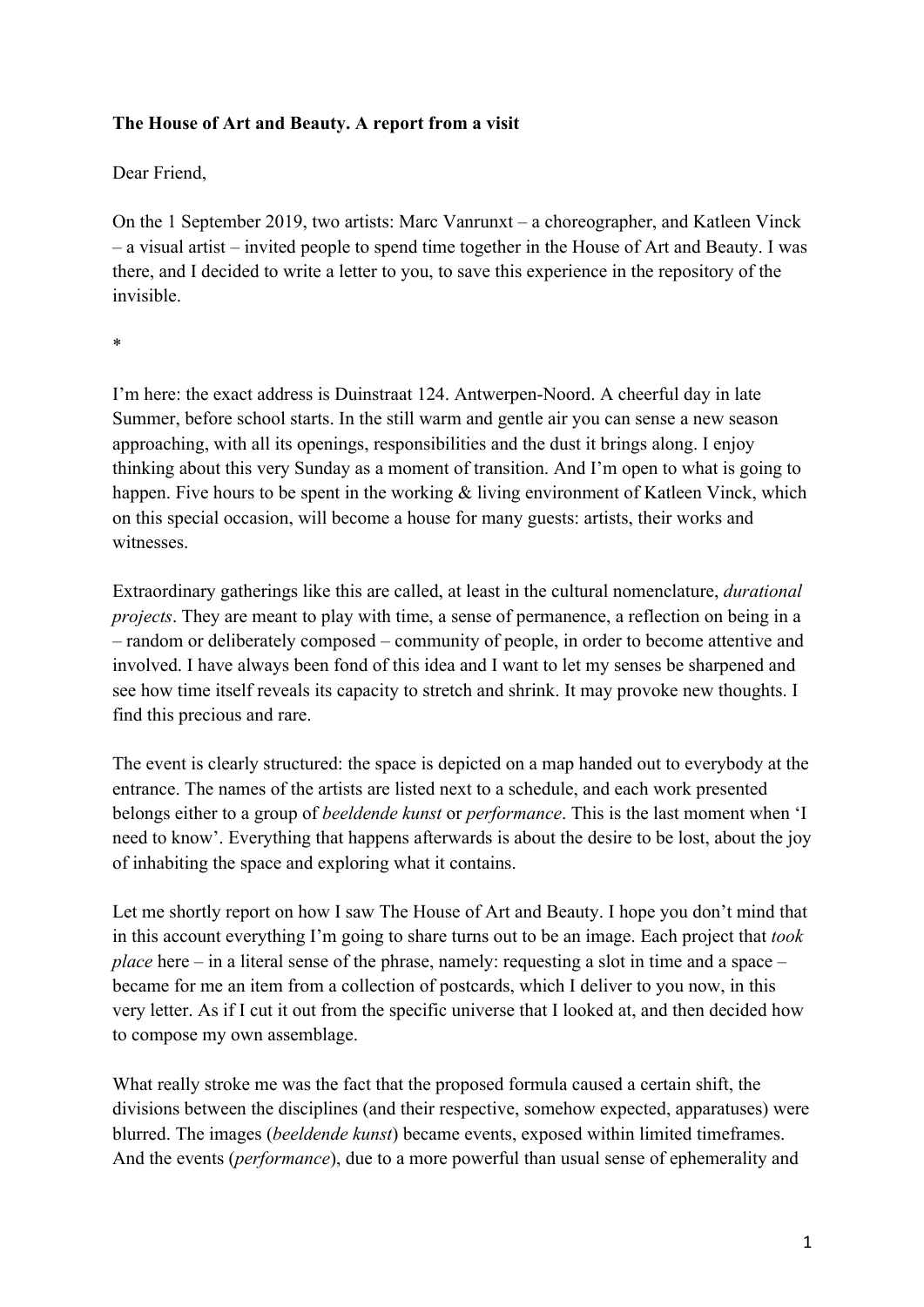being crowded in the schedule, turned into images imparted with a particular materiality, images that left an imprint on memory.

The biggest room: empty, large and exceptionally high, could be a sound stage for a film or a sacral space of grey emptiness, where the light bursting in through the windows of a former power plant brings epiphany. Here we are: people / spectators freely moving across the space, according to the current focus of a performance. There is no stage or fixed viewing point. What matters is an organic flow of bodies driven by attention.

The first occurrence materialises by the time my eyes adjust. It's *Pharmakon*: a long-lasting, 'background' yet persisting action by CMMC Céline Mathieu & Myrthe van der Mark. The scent of essential oils precedes the view of a double installation: two massage beds, on each lies a woman attended to by a person who seems to be a professional masseuse/masseur. This is important: the presumption that what I see is not a performance, but an actual scenery for providing a service. A service that creates a strange ambience – with its sensual oils, beautiful relaxed bodies, and the release of tension, but which also seduces by the composition and pure quality of the image it creates. In this way, the four bodies turn into transmitters and sensors of the energy filling the space, brought in by people – their attention, excitement, tiredness, and maybe some moments of drifting away.

During the afternoon, while the massage continues, it triggers new inter-image associations. For instance, by creating a constellation with the painting by Denitsa Todorova hanging on the wall above the massage scene. Only after some time I realise that its title is *Like a star above you*. All in grayscale, the canvas (or a large sheet of paper, I'm not sure now) resembles a documentation of the sky: twirled lines tracing the trajectories of falling stars, a frantic vortex of clouds and different shades of the twilight zone. Another example: during one of the performing interventions, one of the men giving the massage keeps doing his job with one hand, whilst taking pictures of the performance with another. This kind of loop goes on in the House of Art and Beauty all the time.

A keyword, or better said, a key-state that I observe in the in-between actions is a sense of geometry. In *Fourfold (Autonomous Scenography)* by Meryem Bayram & Guy Rombouts, a large, over-scaled (when compared to the humans involved), or well-sized (when it comes to the capacity of the building) piece of cardboard plays a central role. The weight of abstraction and the precision of the actions contrast with their playfulness. I see a man and a woman who assemble and disassemble spheres with a piece of paper – a real *carte blanche*. It is folded into different origami-like shapes until it forms an envelope in which the man is hiding. As if this arbitrary cardboard surface could bring some decisive divisions into the world and make a person invisible. The strips of cardboard are folded, spiralled into flexible matter to create corridors, corners, waves. Suddenly, in this short etude, the basic rules of mathematics are given their spatial embodiment.

The hyphen is a punctuation mark that joins words or divides them. It creates a bond or a distance between two typographical entities, two chunks of a language. I think about it after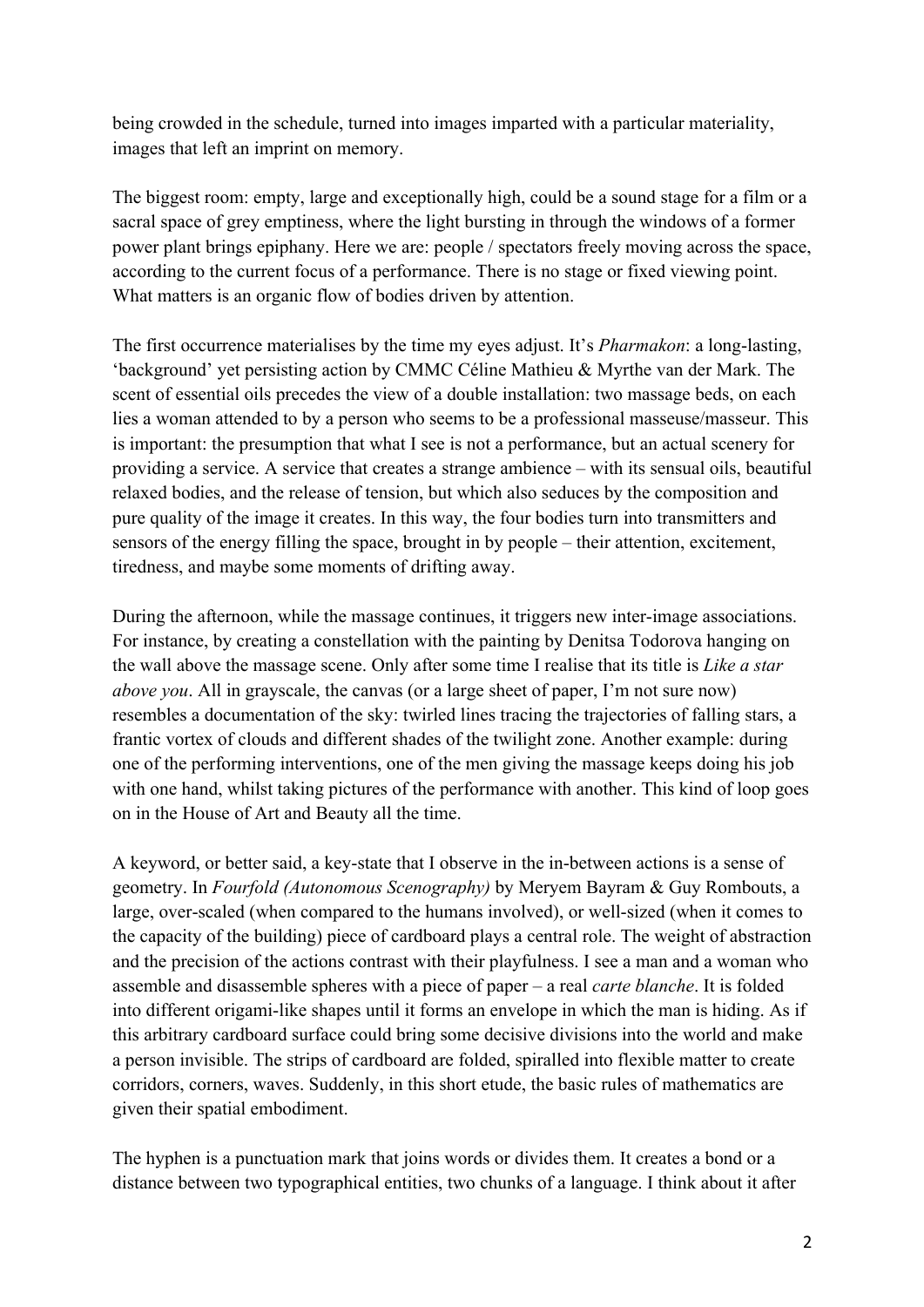seeing the duo Charlotte Vanden Eynde & Nicolas Rombouts performing under the title *Hyphen*. There are two people in this piece (presented twice in the programme): she – a dancer, he – a double bass player. But I see more actors involved: the intense, beautiful shining body of the instrument, as well as time and space. A geometry of relations, the acoustic responsiveness that they negotiate, or better said, rehearse between them. Vanden Eynde and Rombouts unfold a conversation using their respective languages activated by impulses and applied through dance and music, all connected in a hyphened relationship. It seems to me that both are coming from different biotopes, but by being bonded, codependent, they create a third quality, a new ecosystem which I enjoy visiting.

*Accusations*, a performance by Ann Van den Broek, with a striking appearance by Frauke Mariën, tears the space apart, not waiting for people to catch their breath or become comfortable within it. It waits with a sense of urgency to begin sharply and intensely. Again: geometry. Very strict and definite. Everything is happening on a small black square equipped with wires, pedals, controllers – complex hardware and software to support and remix Mariën's presence. In the vast open space of the House of Art and Beauty the little stage seems to be a cropped-out zone, radical in its intimacy, very restricted. Mariën's landscape is black: not only the square of the floor, but also the clothes she wears: a black jumpsuit, lacquered high heels, a fringe top. I am witnessing an enhancing sharpness and vulnerability, solitude and eroticism, an ongoing struggle. As if all the black matter was carrying the weight of her problems. It is an emergency of communication. She speaks out using simple sentences reporting her past, present, and perhaps also her future states. I remember one of them in particular: 'I was able' and 'I was unable'. The phrases are recorded and then replayed; the broadcast is blurred with documentation. It makes the sense of time very unclear. *Accusations* has a repetitive structure. It takes place three times over the course of the afternoon, disclosing, showing three reflections in the mirror. It makes the presence of Frauke Mariën a ghostly appearance. She keeps coming back, as if the problem has not yet been solved. And then, suddenly, once she leaves her black square, running across the space, I notice a new composition: a dialogue between her desperate figure and the anti-figurative, a still image by Todorova and the 'massage station'.

The sense of belonging and looking for connection is something that hooks me in the slots, when I happen to lose my focus, or on the contrary, I cling to a detail: a figure, a shape. Like to two women: Bahar Temiz and Daphne Koutsafi, who in a choreography of closeness create a new person that shares something with – all of us, the gathering of viewers. After some time of contemplation, this poetic, hypersensitive exercise of attachment turns into another practice, that of Klaas Freek Devos. In his *Solo for nervous system* he presents an attempt to establish a connection with the inner sphere. I see him isolated from the outside, because of headphones (hard to distinguish from earplugs), but at the same time ultimately exposed, transmitting inner impulses through external movement. I feel unable to get closer, but I'm intrigued to know more. And then, after returning home I learn that what I saw was a sample of a bigger research project, *Barely imaginable beings* which is 'the space wherein practices explore the intimate poetry of knowing and thinking bodies and the aesthetics of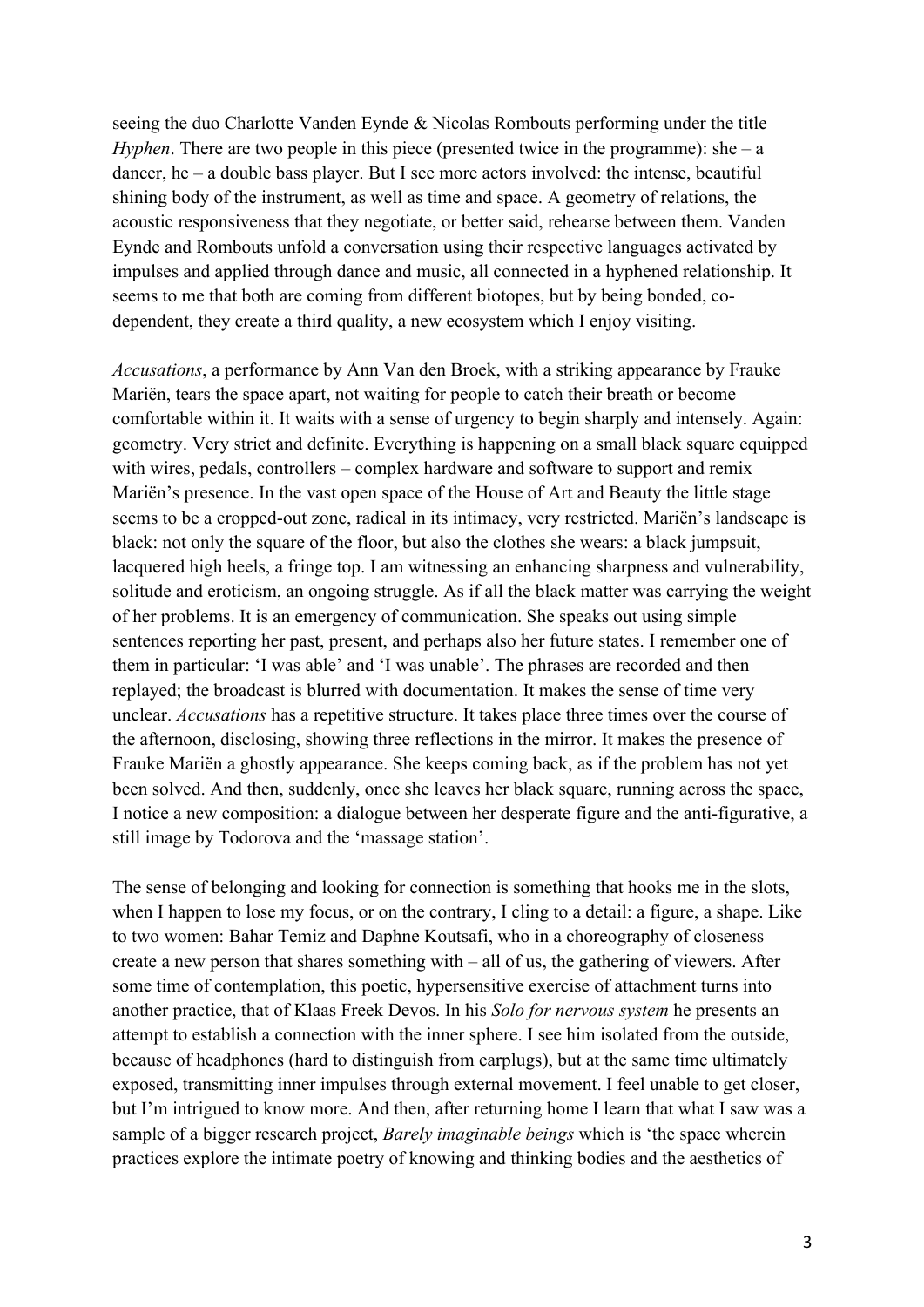(mis)understandings between them'. Maybe this is an answer to my questions. One detail marks a visual memory of his presence. A piece of silver paper on his nose. A statement?

In his solo *0. THOA&B* Radouan Mriziga redefines the space – in the relationship between the dancing body and the architecture. Moreover, our notion of the territory can change rapidly: geometry is a powerful system. Here Maïté Jeannolin divides the zone that she explores by setting angles made out of scotch tape, movement and voice. The floor of the atelier is also explored by seven performers involved in *Prospect <E V A>*. Suddenly everybody needs to lower their line of viewing, to be attentive to what is happening. How do bodies behave while lying down, and how can a choreography be performed with hands only, changing the notion of the horizontal and the vertical? It is a sort of meditation that, in my perception, is intertwined with the soundscape of The House of Art and Beauty as a hidden companion. The ambience of people entering and leaving the space. A diluted noise coming from the bar and the silence of the choreography seep into each other but also into a spoken discourse produced by the ongoing presentations; for instance, a solo by Koen De Preter or a work in progress by a young anarchistic duo Siska Baek & Maya Callaert.

All the performing interventions filter into each other, emerging fluently from the space that is, at all times, a partner, a supporter that lends its light, capacity and air. It is important to note that during its entire duration, the House of Art and Beauty uses no artificial light. So that the time slot: 3 p.m. to 8 p.m. performs its own show, sharing the engagement during the chosen time of the afternoon – with brightness and energy, and then with fading away. The space lives and breathes. This becomes clear, especially during the performances that take place more than once. For instance, I perceive the second appearance of De Preter differently. It happens later when the light is deeper, heavier. It seems that it also affects his voice, which spreads among new invisible air corridors.

Whilst I'm dazed by all the live events and wander around as if in a trance, *beeldende kunst* waits patiently. I find a lot of pleasure in exploring the peripheries, the rooms adhering to the main hall. They deserve special attention. Now, for the sake of this letter to you, dear Friend, I indulge in an experiment. I imagine that I could spend these hours only with the framed images: paintings, videos, installations, sculptures, prints. How would this change my visit?

Again, I seek a connection, a relationship with the images. Like in the earth coloured *Bodyprints* by Joris van Oosterwijk, resembling posthumous images of someone's presence. Or in the open, very messy atelier of Tom Volkaert, full of oddities, straggly twisted sculptures in which I see something between plasticine and synthetic flesh. I stand in front of *Legendary Land* by Katleen Vinck. This sculpture is displayed on a concrete, tangible catafalque, which could also be a ceremonial altar or an artist's worktable. I see another deshaped body, the remains of a being, which is as material (almost mineral) as a sacral aura. In the background, there is a big white board with half of a silver circle. I wonder: Is this a setting sun of the *Legendary Land*?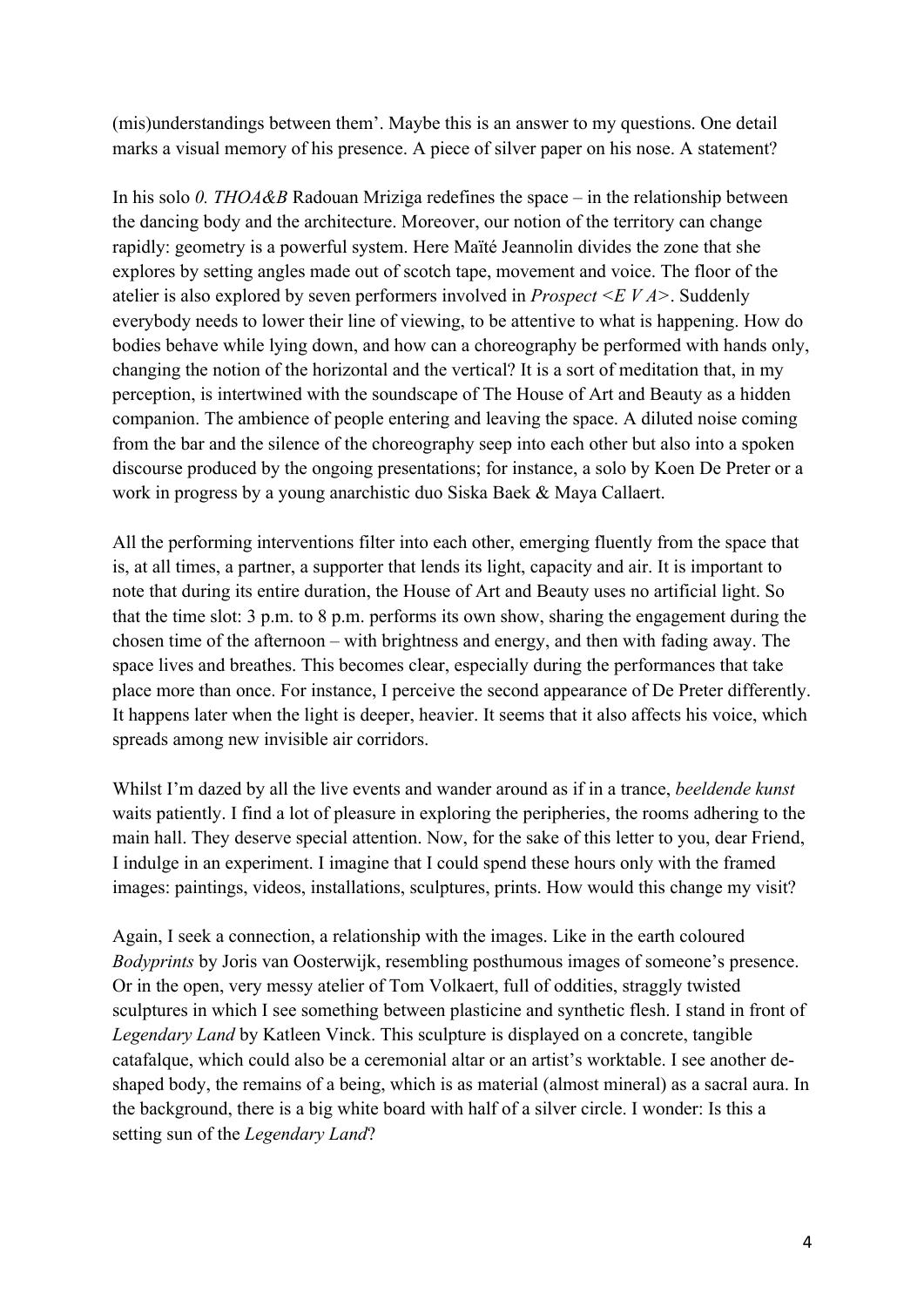At times, the visual works of the House of Art and Beauty are like silent companions, especially if located in the main room. This is the case of the already mentioned image by Todorova, or a small yellow painting by Narcisse Tordoir *One for me – One for you*, a pictogram of a piece of bread and a knife. It is so yellow and so contrasting with the grey brick wall that is seems to be an additional source of light. There is also another witness of the day. Round and oval objects – fingers and eyes – made by Stef Van Looveren in *Mommy I Love You But I Am Not Your Son*. These are over-scaled, childish, deliberately artificial, in the colours of hard candies – pale pink, greenish, blue. They look as if somebody threw them there, in the corner of the room. The eyes are animated through the colourful electronic stream of images displayed from the inside. I see moving collages, constellations of patterns that are a bit psychedelic. Since the electronic eyes shine there all the time (together with dismembered parts of hands) they play an ambiguous role – belonging to the gathering of the spectators, but on other terms. As if they registered the images appearing through the day and processed them with their own visual, full-colour software.

Another collage, this time a very flat, two-dimensional one, is located on the opposite side of the room. *A Flat Scenario* by Anne-Mie Van Kerckhoven. Whenever I encounter a work by this artist, I'm touched by a sense of exhaustion, of intensity. By her poetics of documenting life – with its affections, clashing desires and disappointments, the banality of all struggles. Often, Van Kerckhoven uses very intense, almost 'screaming' colours (like in the video *The Jakarta Two Times* presented in the basement of the House). Here they are a bit faded. But there is a script, a score to structure of *The Flat in Belgium* (which is a caption dominating the visual field), limited by the edges of an image. The score contains some rules printed out in white, which are not that flexible: '- One major character, - structure the drama, - the character is unchanging, - constant and enduring, - you cannot change the essence of the character'. This work is like a composition of random daily images cropped out of magazines or advertising leaflets. It's a report on life.

The House of Art and Beauty also pulls me to the underground level, where I'm captivated by *Virtual Embalming*, a short video by Frederik Heyman, starring three female icons: Isabelle Huppert, Kim Peers and Michèle Lamy. I see their fantasies of a future life after death. All three are very different. The women share with us their vision of beauty, love, desire, a space and way to be remembered. Huppert envisages herself in a realm full of wildflowers, Peers in an abandoned Asian hotel room, in bondage, and Lamy in empty quarters of Abud Dabi and the Gobi Desert. The characters, the sceneries, interiors, details are designed (produced) digitally, by using photogrammetry: 3D scans. Heyman – fascinated by the technique of embalming bodies, popular in Puerto Rico, where the deceased play the role of central guests at funeral ceremonies, surrounded by setting designed to represent the life of the departed – declares that he wants to create 'frozen moments in time'. What strikes me here is the vastness and intimacy of an inner landscape that turns into something almost theatrical. How would my last landscape be decorated? How would it be designed? Are there any rules to this speculation? Could this also be my own ultimate house of art and beauty?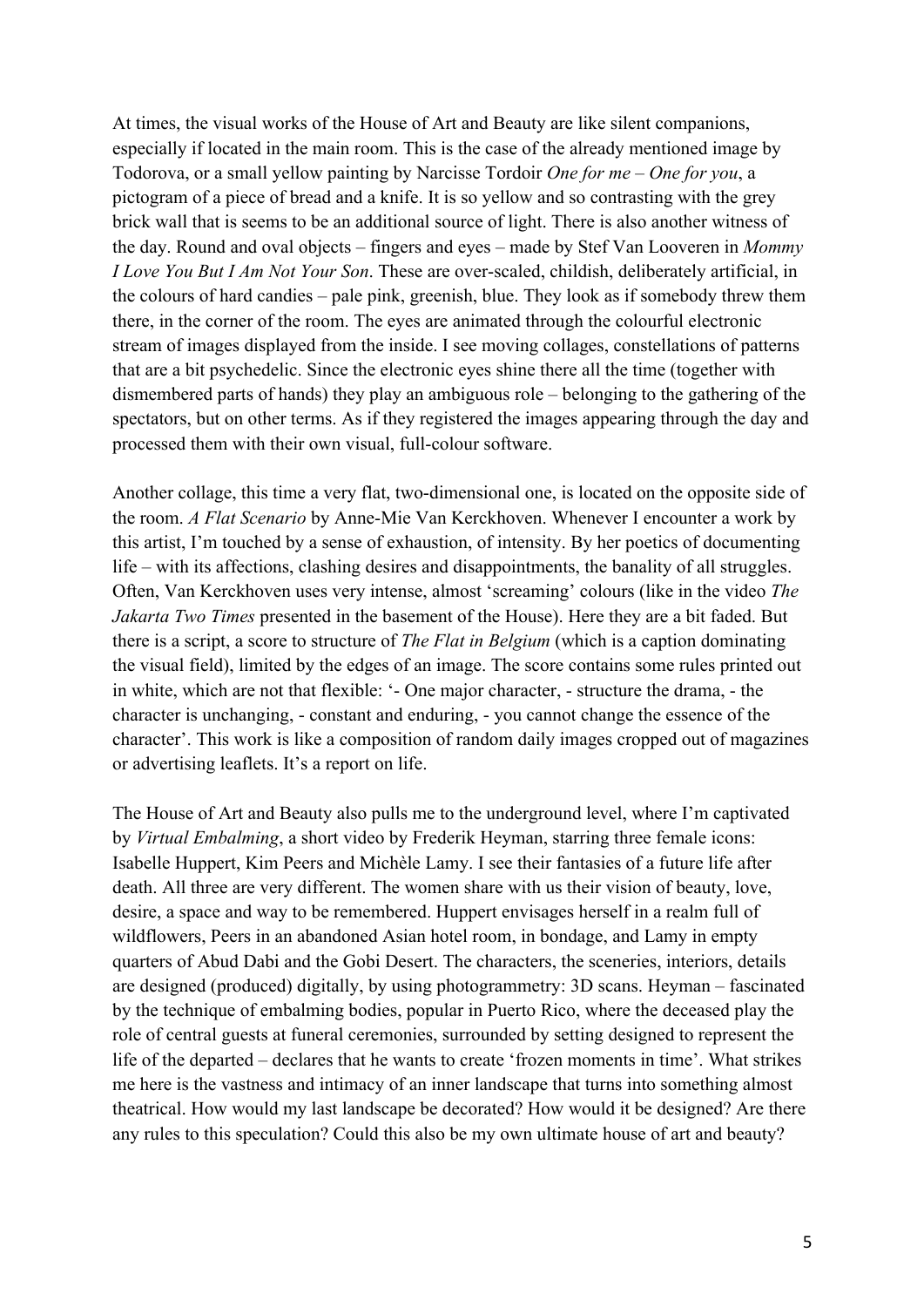The House of Art and Beauty is carefully composed, filled with existing images and future views. This is also the case of the quietest, and in my perception, the most monochromatic room. It is a space of light, the subtle graphic work by Paul Verrept (*Landschappen*) and flyers with the visual layout of the event, designed by Benny Van den Meulengracht-Vrancx, exhibited on a big table. I can see different variations of the flyer in its polymorphic stages. You could ignore it. It's a rare strategy to acknowledge a leaflet as a work of art, but here – in the house – the notion of the representation gains added weight. The field resonates. In another neighbouring corner, I find *Monterey* by Robert Cash. This painting also carries a notion of landscape*.* Multiplied circles are traces of light. The outflows create a shape of a tree, or, once I look again, another view: a cloud of air blown out from mouths.

While leaving the house, suddenly emptied of people, noise and action, I ask myself: what does it mean: 'the House of Art and Beauty'? The two words 'art' and 'beauty' coupled in one sentence don't belong to the vocabulary of art events. As if they provoke too many doubts and questions and could never be light, affirmative or free from a historical and critical legacy. Maybe the best comment to this is a video located next to the entrance to the main room. It is a work by Annea Lyvv Dreisz, *How to open an art gallery n°2* in which an unidentified person, covered in a goldish-white veil, enters a gallery space from a street. The person's route is a *rite de passage*. S/he (wearing also a furry hat-mask, so that the face is not visible) explores the gallery space, dances among the paintings. A promise of transformation through art? At least an opening. A guardian of the House of Art and Beauty who has left their respective trace.

\*

Now, after writing to you about my visit in the house, I realize that it was an experience of *flâneuring*: wandering around, being visible and invisible at the same time, walking and sitting, investigating things that appear for a moment, knowing that soon they may transform into another state. It made me reach out to *The Arcades Project* again and think why it is so important to report this event, what it is all about. Is it about care? Friendship? Being less lonesome with this memory?

Let me share with you a quote, borrowed by Walter Benjamin from Jules Romains:

According to my idea, it's always rather in that way that you make friends with anybody. You are present together at a moment in the life of the world, perhaps in the presence of a fleeting secret of the world – an apparition which nobody has ever seen before and perhaps nobody will ever see again. It may even be something very little. Take two men going for a walk, for example, like us. Suddenly, thanks to a break in the clouds, a ray of light comes and strikes the top of a wall; and the top of the wall becomes, for the moment, something in some way quite extraordinary. One of the two men touches the other on the shoulder. The other raises his head and sees it too, understands it too. Then the thing up there vanishes. But they will know in *aeternum* that it once existed.